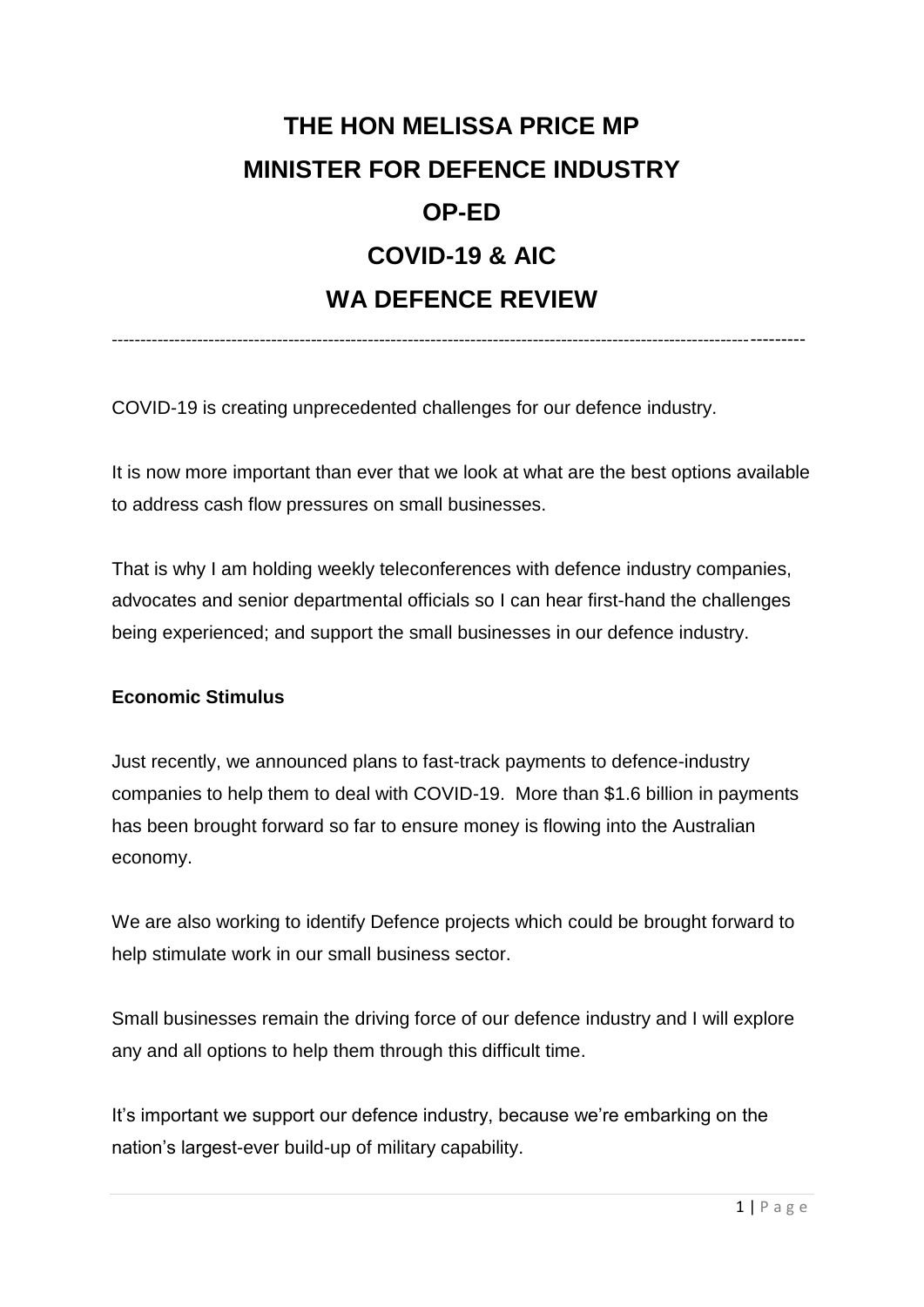There are businesses right around Australia who are contributing to major projects for our Defence Force.

And now more than ever, we need to provide them with a more robust Defence system that offers small business greater certainty and opportunities in our major Defence programs.

After 100 days as Defence Industry Minister, I completed a review into my own portfolio area and arrived at five key priorities.

I have asked the Secretary and the Chief of the Defence Force to deliver a series of action items based on these priorities, with the overall goal being to maximise Australian industry involvement in Defence projects.

These priorities include:

- 1. Enhance CASG performance delivery to be a 'strong client'.
- 2. Expand small business access to Defence.
- 3. Increase the number of exporting Australian businesses.
- 4. Build Australia's skilled defence industry workforce.
- 5. Ensuring Defence's grants, innovation, science and technology programs are contributing to enhance ADF capability.

## **Australian Industry Capability**

As part of my first and second priorities, I will strengthen the Australian Industry Capability (AIC) program so that Defence offers greater assurances and opportunities to the small business community into the future.

The AIC program was designed to meet key objectives in our 2016 Defence Industry Policy Statement.

At its crux, this policy statement identified the need to reset the partnership between Defence and industry to improve the delivery of Defence capability and to maximise opportunities for Australian businesses.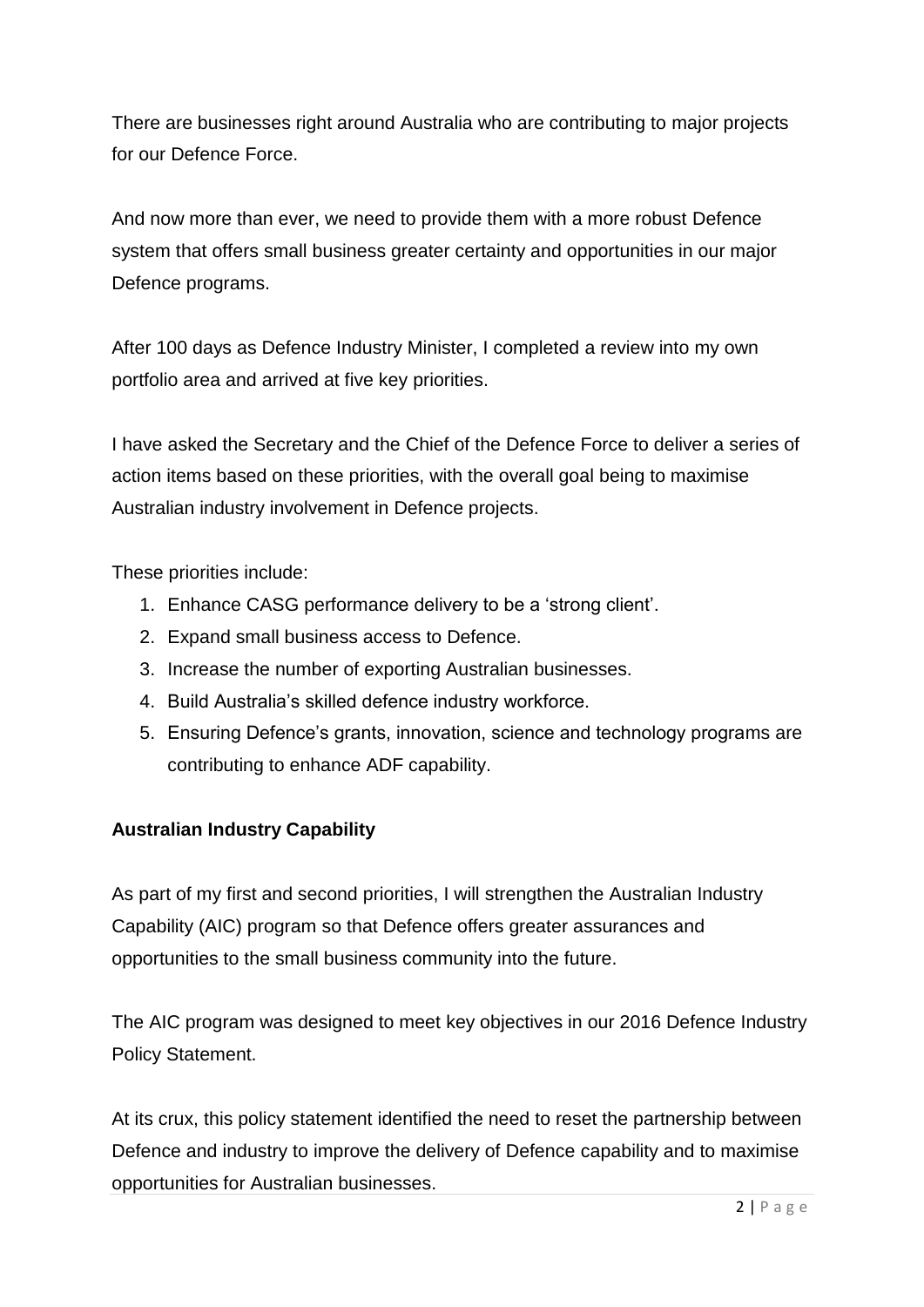Since then, we have seen tremendous success.

Recently, it was a pleasure to join Luerssen Australia in Perth to recognise the outstanding participation of some 100 Australian small businesses directly contributing to the build of our twelve Offshore Patrol Vessels.

Luerssen is exceeding its 60% AIC target, currently achieving 62.7% of contract spend in Australian industry. It is Commonwealth Government investment in Defence programs such as the OPVs that is creating more opportunities for small business and delivering more Australian jobs.

I believe we can and should do more in backing small business and open new opportunities, as we continue to invest in defence capabilities.

Through my many engagements with small defence businesses, I have listened to their issues, and I am working hard to support them on these.

As I announced in February, our Government will incorporate greater protections for small business and strengthen existing AIC policy.

That is why I will deliver an Independent AIC Audit program.

This program will make CASG a stronger client, it will protect small business interests and hold the major contractors to account on their Australian Industry Capability obligations.

Defence will dedicate additional resources to support this program and ensure small business remains front and centre in acquisition and sustainment programs.

Our newly-appointed head of AIC within CASG, Martin Halloran, will lead the consultation process and engage with industry groups and small business to hear more of your thoughts as to what this audit program should look like.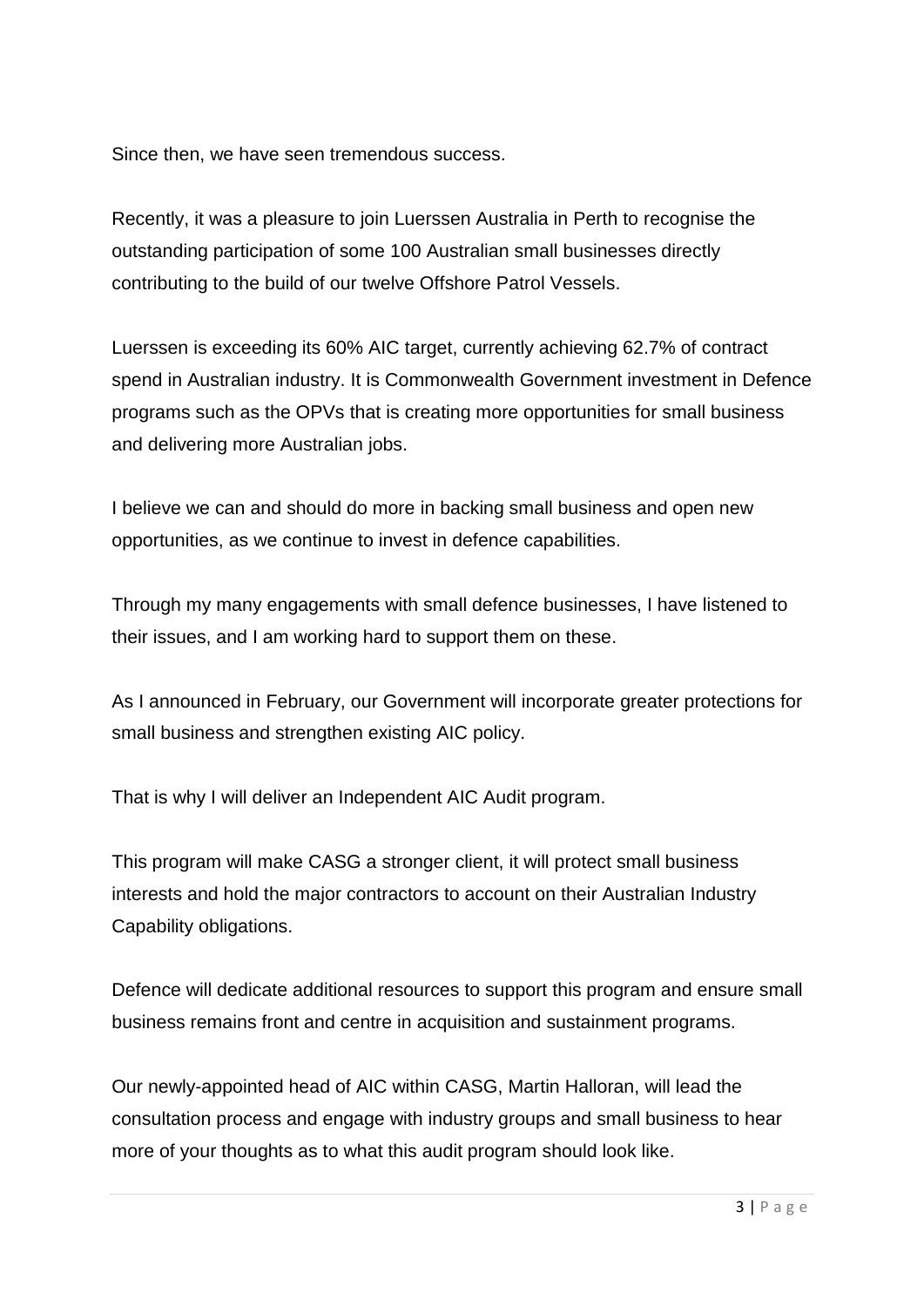I have also asked Defence to establish a new AIC contractual framework.

The current AIC framework has laid strong foundations to support small business in our major programs including LAND400, OPVs, Future Frigate and the Future Submarine programs.

However, I recognise that we need to go further in our support for small business by offering more guarantees of local content in our defence programs moving forward.

As a result, I will establish a mandated set of contractual terms that are consistently applied to all CASG contracts requiring an AIC plan.

This new framework will build on the existing policies of the Morrison Government and will encompass greater accountability, enforcement and stronger contractual terms to ensure Australian small businesses continue to be the backbone of this industry. This framework is not just nice to have, it is critical for the creation of a sovereign industrial capability.

## **Future Challenges & Opportunities**

The Australian defence industry is remarkably capable of delivering innovative and cutting edge technology and capability crucial to our Defence Force.

Barratt Communications, Sea-to-Summit and JFD Australia are just a handful of Western Australian small businesses our Defence Force has relied on to provide capability.

However, we need to look to the new frontier of support for small business and the changes I announced recently is that next big step.

Because when I take off my Minister hat and put on my local MP hat, I want to look my community in the eye and say I'm doing everything I can to bring regional Australia to the table.